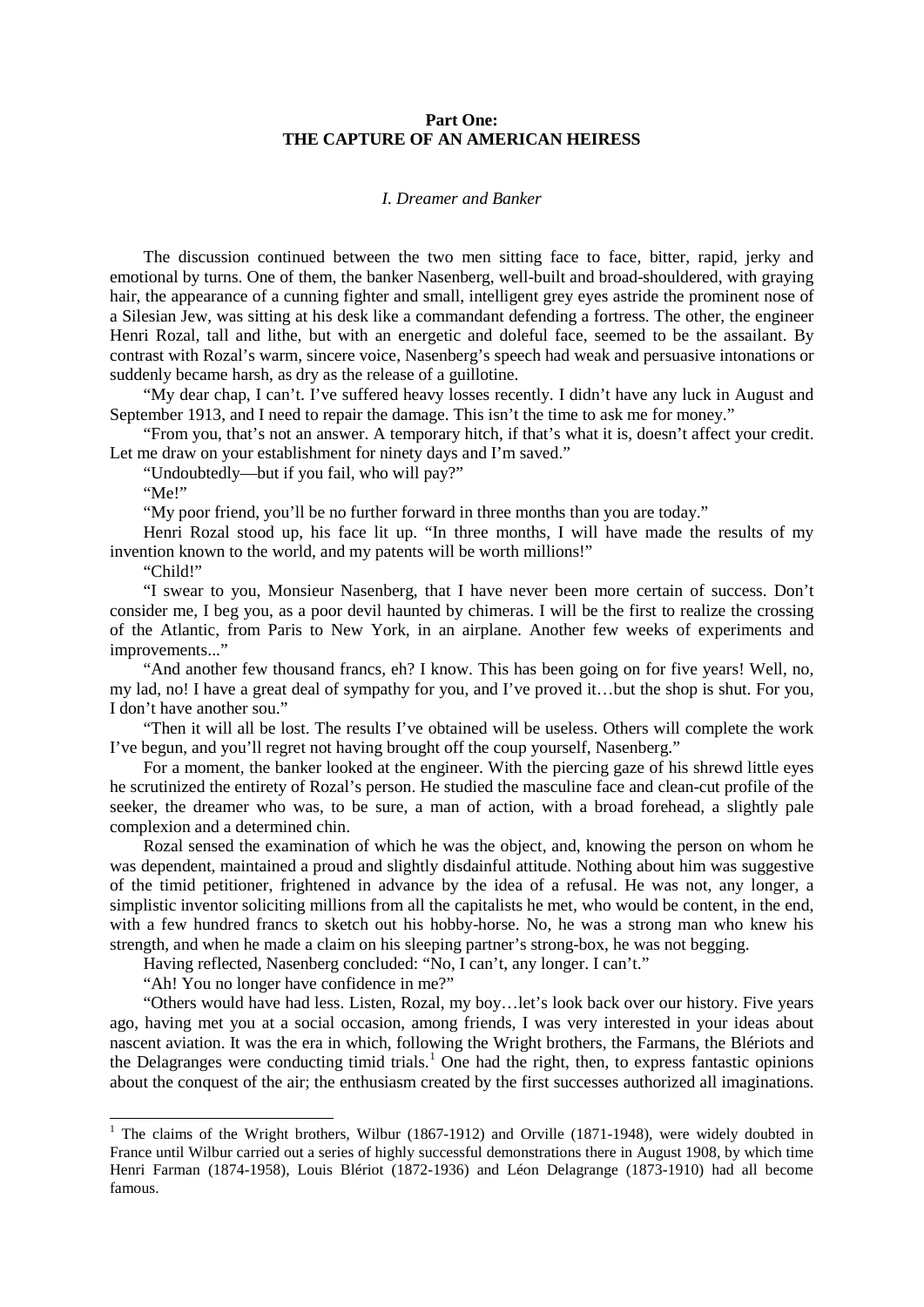You gave me to understand that the progress of aviation would be rapid, miraculous, but that it would soon stop dead, checked by an essential difficulty: the engine.

"According to you, the problem of wings, of the maintenance of the aerial vessel, of its equilibrium, would be rapidly resolved, by studying the flight of birds and copying nature. It's a long time since humans applied the benefit of their observations to navigation by sail. You would be able to solve the problem of discovering of a rational mechanism, flexible and durable, that would give your steel bird, flying in total security, a powerful directive force, as infallible as the heart and wings of an eagle."

Rozal smiled and affirmed: "My theory will be a reality tomorrow. I'm sure of making the turbine rotate that will make presently-uncertain aircraft into terrible engines, conquerors of the elements, of all the winds, of the mysterious and formidable life of the air."

"That's understood: your faith remains intact. But, since I've lent you my financial assistance, what have you achieved? I know, better than anyone, what your brain is worth—but you lack practical sense. You see too much and too far. Why haven't you imitated the first constructors?"

Disdainfully, Henri Rozal replied: "That's not a result. Winning prizes, transforming oneself into a public attraction, exhibiting oneself at 'shows' like a fairground performer. What do you take me for?"

Nasenberg shrugged his shoulders. "Your pride helps you and harms you. I'm not talking about aviators hired by managers—but other engineers of great merit have immediately determined to settle upon a policy of practical appearance. I can cite three or four who have sold machines to the army for 800,000 francs within two years."

"And afterwards?"

"Afterwards, of course, those men have made half a million profit! And it's not over!"

"It soon will be. How can you not see that—you, a businessman? You can foresee and estimate the duration of vogues that falsify the real value of a business project. The army will manufacture for itself, in its own workshops, fuselages, wings, propellers—in a word, everything that constitutes an aircraft—just as the navy does with its ships. It will only have to buy the wood and canvas. If the State hasn't started sooner, it's because it's waiting for the realization, by private industry, of a definitive type—*mine*. Then many constructors' factories will go out of business."

Once again the banker stared at the engineer. He did not reply immediately. Plucking an accountbook from a filing-cabinet within arm's reach, he consulted it, and made some calculations in pencil on a piece of paper. He frowned.

"Do you know how much money I've put at your disposal, in successive advances?"

"Certainly. I've borrowed 600,000 francs, which have been absorbed by my research. But the sale of the patents for the turbine-engine will bring in millions."

"If the turbine ever spins!"

"It will spin! It will!"

The eyes of the two men met. Rozal's radiated such conviction that Nasenberg, impressed, complained: "It's crazy, all the same. I believe you're clever, but you don't produce anything! Admit that, in my place, anyone else would have sent you packing long ago. While I..."

"Haven't done that because you're protecting the money you've already invested. Then I can count on you this time? Twenty thousand, after 600,000—what's that to you? A mere bagatelle!"

The banker stood up in his turn, but to indicate that his response was final. "Six hundred thousand! A trifle! The last 200,000 francs have, indeed, been poured out in installments of 10,000 and 20,000—there's no reason why that will ever stop."

Further arguments could not vanquish his adversary's decision. "All the same!" Rozal burst out, abruptly. "Only one thing interests you—money! To make a profit straight away, no matter how, or to make yourself look good in Paris, you put on a show of easy investment for the sake of a red rosette for you, a Boche, a naturalized Frenchman for only four years, have now been decorated as a Chevalier de la Légion d'honneur, and I haven't. But when it requires a long and difficult haul, to bring a project to the point of making an industrial, economic and even humanitarian revolution, you won't go on. Oh, I understand what you're saying. If I'd wanted to construct a flying machine using and improving the known formulae; if my ambition had been to win valuable prizes; if, too, I had consented to become a merchant of wood and canvas for the Ministry of War, I would have had your collaboration to the end!"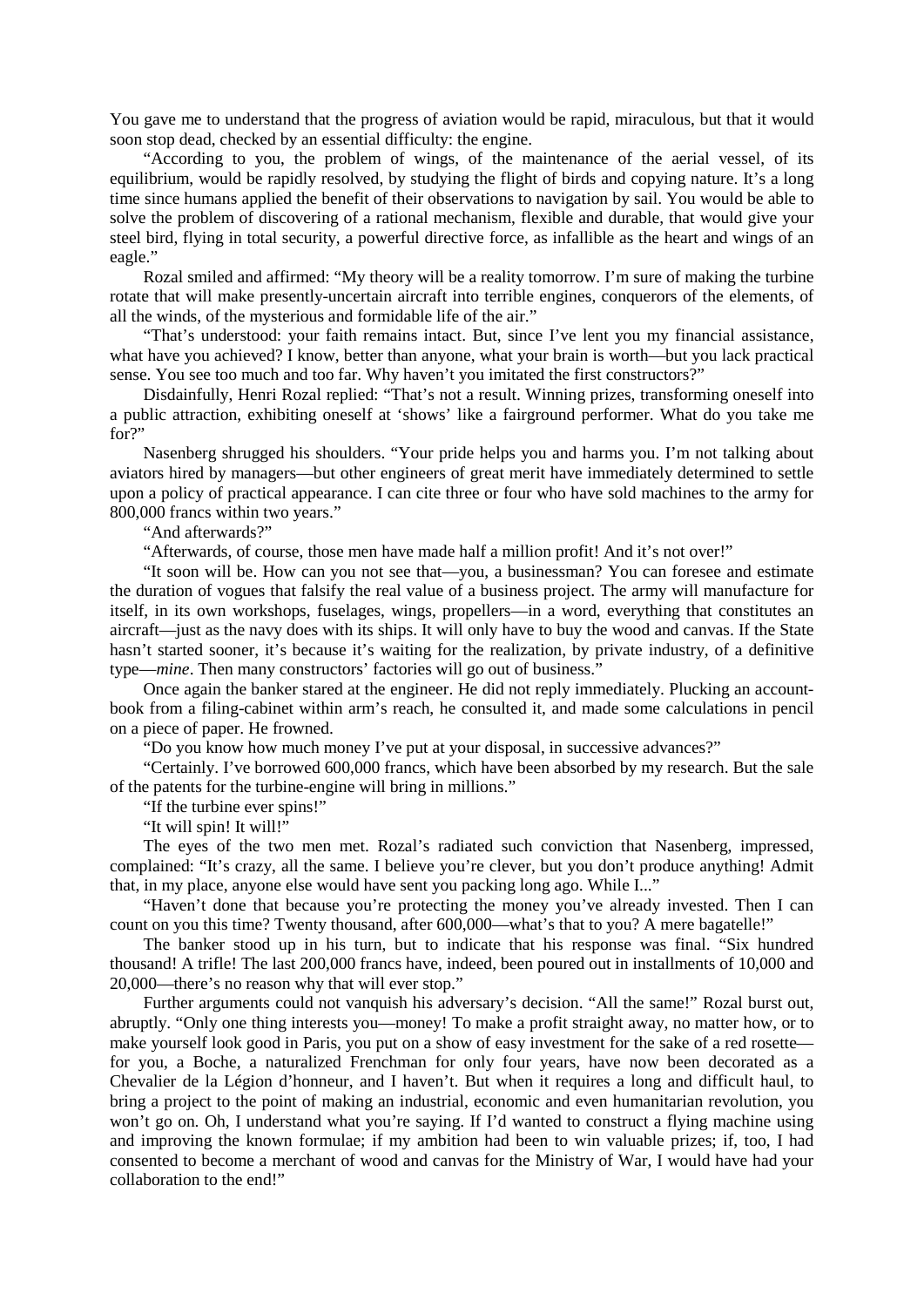"In spite of your impolite words, spoken in an irritation that I'm willing to forgive you, I will, indeed, offer you my collaboration to the end, if you carry out that program."

"Well, no! I have better things to do. I want to fly in a machine of my own provenance, powered by a new force that I have discovered. I can ensure humankind the conquest of an element which has, alas, too often taken its revenge. Enough of falls, crashes and unexpected breakdowns! Consider the frightful balance-sheet, study the tragic list of those who have been punished for having been audacious, but not sufficiently scientific! Why? Because success still depends, almost entirely, on the skill of the aviator. A good acrobat succeeds in exploits with an apparatus that another could not prevent from crashing. Now, I want to give aviation an engine so light and powerful that airplanes will fly through the air like steel bolides, without fear of falling. My apparatus is constructed; the engine will soon be ready. And with my masterpiece finally realized, I shall fly over fields, mountains, valleys, seas and the ocean itself, in spite of all the atmosphere's contrary winds, turbulence and tempests. I shall maneuver with ease in the most tormented skies, because I shall have in hand a God who, in my supple and docile craft, will make me the master of space."

"And that God is…?"

"*The engine*. I told you, combined with the special apparatus I've designed, propelled by small helices, with short but very strong wings, curved in a particular fashion. When that bird takes off, it will go from Paris to New York like a steel arrow, retaining for twenty hours its initial impetus and fantastic speed: *the human arrow*."

"Yes," said the banker, mockingly, "but there isn't, alas, a Paris-New York prize to win. It would need a billionaire to offer a million to the first conqueror of a direct aerial crossing of the Atlantic."

"First of all," Henri Rozal replied, "there's the glory to be won. Then again, do you count as nothing what humankind will gain from that discovery? Just imagine that humans, before definitively conquering the air, will be masters of the Earth—the entire Earth—without any concern for frontiers and races. On the day when, in my powerful and rapid machines, and airborne squadron will have the power to travel from Paris to another capital city—Berlin, for example—in five or six hours, there and back, do you think that I wouldn't be equal to the greatest benefactors? For people would no longer dare to make war, and universal fraternity between the different peoples would be born of the fear of having the sky fall upon them."

"And me, the sleeping partner—where do I figure in the dream?"

"You'll become a billionaire, for the engine created for aviation will dethrone its predecessors everywhere. Our factories will furnish power and life to everyone who works on the surface of the land, and on or beneath the sea, as well as in the atmosphere."

"Well, I still refuse the 20,000 francs. You're a dreamer, and you'll only ever fly in the clouds in your dreams. Forgive me for clipping your wings...I mean, your funds..."

On that skeptical and cheerful declaration, the banker, with a gesture that admitted no reply, signaled the end of the conversation.

Henri Rozal paled slightly and clenched his fists. Slowly and gravely, he said: "Those 20,000 francs are not only necessary to continue the struggle; they're indispensable, if I stop the enterprise, to pay my debts. They comprise, in part, what I owe my valiant collaborators..." At this point, Rozal's voice trembled slightly. There was sincere emotion in his voice. "Out there, at Nanterre, in the banks of the Seine, a little colony—almost a family—is working wholeheartedly on the work I direct. They all share my faith, and that's why I can expect more of them that a measured daily effort. They proved that by accepting, last month, only half their wages—but this month there's no more. The cash-box is empty, and in ten days, if the situation doesn't change, I'll have to submit to the shame of confessing that I've abused them."

Nasenberg looked hard at the engineer. "This is very serious, and you astonish me."

"Oh, I was so sure of myself, of the realization of my idea! I've gone too far to stop…and the goal is there, in front of me! I can see it, touch it! And it makes me despair to think that perhaps I shall never arrive at it!"

Rozal had sat down in an armchair, seemingly utterly discouraged. Nasenberg considered him with a passionate but pitiless interest. The engineer would also suffer the difficulty and prejudice that he would cause his devoted and modest collaborators—but that anguish did not move the Franco-German banker. He was merely astonished by the ardent faith and stubborn courage of the inventor, and the determination with which, for four years, without allowing himself to be put off by continual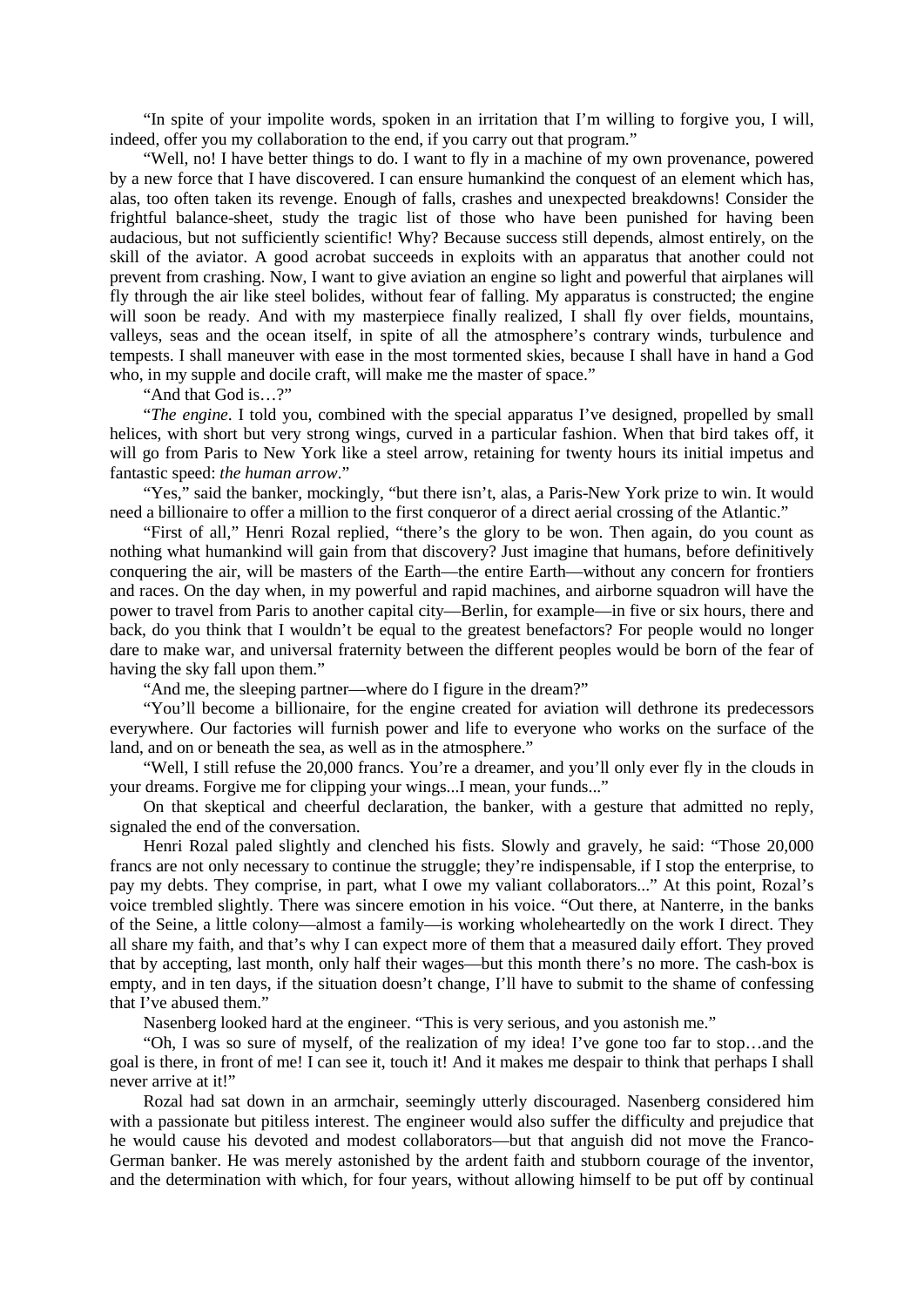checks, he had continued the struggle. No one knew better than Nasenberg what heroism the engineer had sometimes shown.

On an experimental field in the plain of Picardy, far from curious and indiscreet witnesses, Rozal had attempted improbable feats to find a solution to the automatic equilibrium of aircraft. He had suffered serious accidents, which, instead of discouraging him, seemed to have exacerbated his desire to vanquish the mystery. Very rapidly, Rozal had realized that all the engines currently in use were too weak in proportion to their weight. Only speed, the sign of power, would give airplanes mastery over the winds—and it was for that reason that he had resolutely tackled the question of the engine, working in obscurity, while so many of his peers were crowning themselves with renown by lifting trophies sweetened by considerable amounts of money and various decorations.

That incredible tenacity, physical endurance and disdain for honors had astonished the banker. In spite of himself, forgetting what Rozal had cost him, he still admired it—but even so, seriously and logically, he could not help him any longer. What he had done already was by virtue of calculation. He had thought—with the flair of his Germanic name, which meant "mountainous nose"—that he had discovered a genius. Immediately, he had put at his disposal the useful lever of money. In acting thus, he thought he was launching someone, as he was accustomed to do, in order to harvest, subsequently, a profit on the money he had risked, which he thus considered an investment. Now, the man had not yet returned anything—and he had proved very costly.

Others, undoubtedly, had tried to deceive him—one had even turned him over! A pretended manufacturer of artificial diamonds had led a life of pleasure at his expense for more than a year, on the pretext of conducting experiments. On the other hand, Nasenberg had launched adventurers who had paid his investment back a hundredfold; among that number was Pierre Biscot, the director of the Casino at Juvisy-sur-Orge. In six years, the enterprise created by that daredevil had already brought in more than thirty million! And his own launch of the private beach and casino at Deauville had succeeded as well.

He was lying, therefore, when he told Rozal that he had no money. He had simply resolved to give up on him, for lack of any result. The engineer's confession, however, touched him. What—out of the 600,000 francs that he had placed in the worthy fellow's hands, the aviator had kept nothing for himself? He was, then, a pure poet, or prodigiously stupid.

Nasenberg reflected. No, Henri Rozal was a fighter, who would not surrender while he still had the means to do battle. That was why he had gone so far—to the brink of bankruptcy.

*It's impossible for such energy not to produce results*, the banker thought. *If he hasn't worked marvels yet, it's because the objective remains too distant, inaccessible. Perhaps, one day, Rozal will be famous. Perhaps he'll end tragically, in an obscure crash in some desolate field. No one knows the future. The poor devil's interesting, at any rate—but personally, I'm cutting my losses. What if he got money from somewhere else, though…?*

Suddenly, the banker fixed his eyes upon the engineer and muttered: "Why not him…?"

What bizarre thought-processes were going on in his head? Associations of ideas, no doubt, were coming together or sorting themselves out, confusedly at first, then with clarity. Now he was looking at Rozal with extreme attention—but it was not the gaze of a little while before, seeming to scrutinize the brain, the enigma of the future that the young man bore within him. It was the stare of a horsetrader watching a stallion walk.

Annoyed by this physical examination, Rozal said: "Are you thinking of selling me?"

Bizarrely, Nasenberg smiled. "Perhaps, my dear friend," he said.

The banker advanced toward him affectionately, and explained, in a low voice. "I have the best of intentions toward you, and I'll give you proof of it. I want to save you, but there's only one means: to marry you."

"Get away!"

"What? You refuse?"

"Energetically. I'd be a poor husband. What would an unfortunate little wife, whom I would have to abandon all the time to devote myself to my research, do with me? Can you see me, in the course of a trial, falling out of the clouds before her frightened eyes?"

Everything depends on the woman you marry. There are some who would be very proud to share your quest, to wear the halo of your celebrity, and—this is the reality that it's necessary to bring about—to offer you the means of continuing and conclusively accomplishing what you have begun."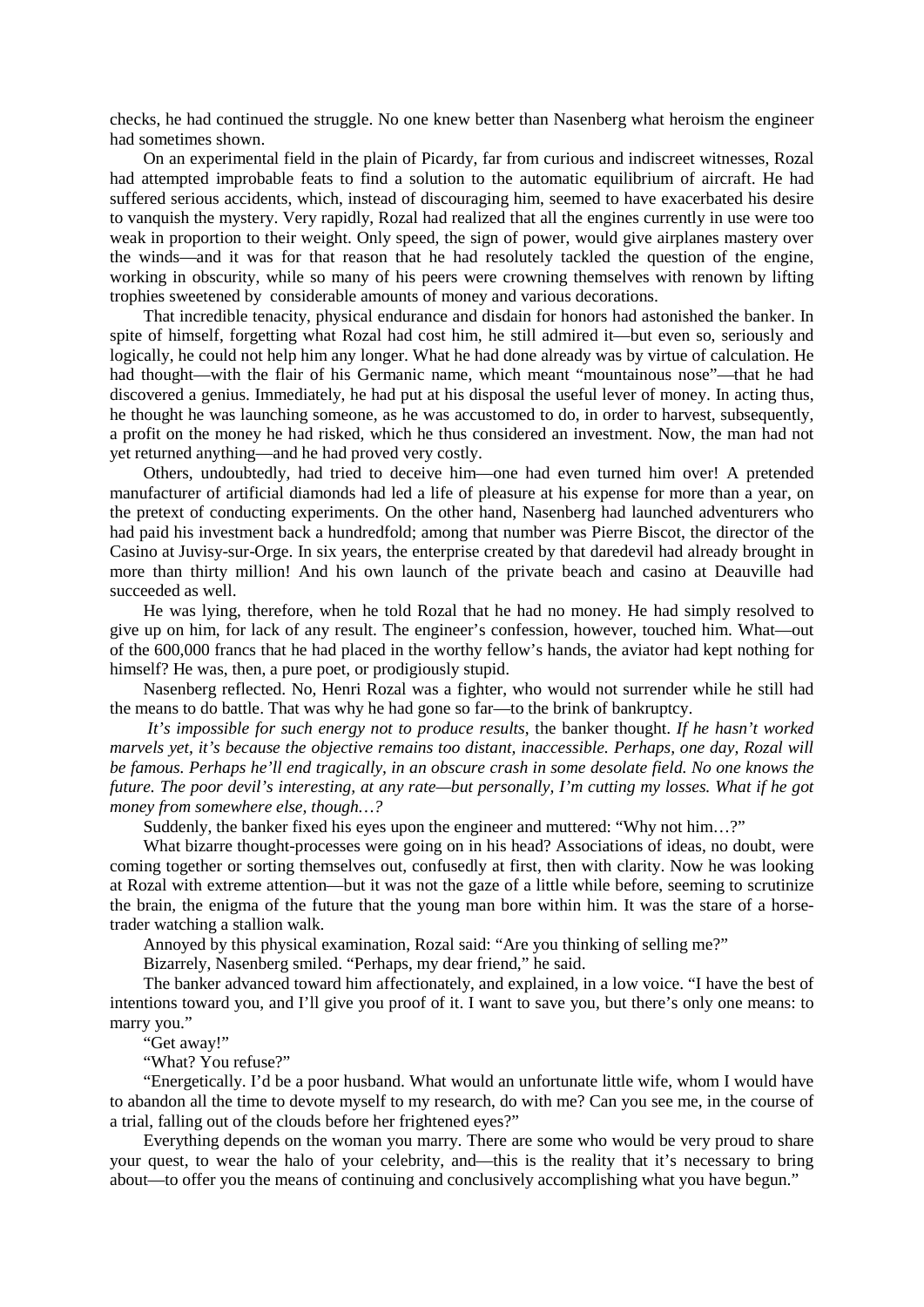"Have you then to hand, ready and waiting, a young woman animated by those intentions? A widow? A divorcee?"

"No—but I can find you one."

"All business is good business, I suppose, if it makes a profit," said Rozal, with a contemptuous smile.

"You can dispense with the gibes, my boy," Nasenberg replied, a trifle vexed. "They ceased to have any effect on me a long time ago. Let's speak frankly. You're on the rocks. Bankruptcy is lying in wait for you. Before long, you'll be sunk. I try to save you, and you reward me by hurling a nasty remark at me that isn't even funny."

"What are your conditions?"

"Five per cent of the dowry."

"It must be a big one."

"Big enough, my lad. Thirty million!"

In spite of his self-composure, Rozal started. "Eh?" he said. "You just told me that you didn't have anyone in mind."

"I wanted to see you take the bait. What would you say to an American lady, the daughter of Mr. Edgar Mackay, the machine-tool king? I'm not just offering you thirty million, but a pretty girl into the bargain!"

Henri Rozal got to his feet. "You've just pronounced the word that raises an obstacle to our project," he said. "I'm not a man to strike bargains."

"Come on! I've got to know you, since you've been causing me anxiety, and I've paid to know what you're worth. Yes, you're an extraordinary type—a sincere man! But what disgrace would there be, for you, in marrying the daughter of a man who has made himself famous on the proceeds of inventions of the same kind as yours? Because you're poor? Well, do you think your genius counts for nothing? Edgar Mackay, it you don't know, started from nothing. His daughter's dowry is the consequence of his work, and his discoveries…and you were talking to me yourself, a little while ago, about selling your patents for millions. Well, if you weren't bluffing, prove it—by having confidence in yourself, in your future, which will bring you closer to Miss Mackay."

Shaken by these seductive arguments, and depressed in any case by his situation, Rozal weakened. "But I've never seen this young woman! And what makes you think, anyway, that she'd want me?"

"Obviously, I can't promise anything. Nevertheless, I know her; a lad like you can't leave her indifferent. Above worldly conventions, and the fascination with nobility that has long seduced her compatriots, she rates the individual value of an intelligent and exceedingly ambitious man more highly. Would you like me to proceed?"

"No," Henri Rozal replied, grimly.

Nasenberg was amazed. *This one*, he thought, *isn't like the others*. But he clung to his idea, and knew how to find a sensitive spot.

"Have you considered," he said, "that you don't have the right to refuse? You evoked, just now, the situation of your devoted collaborators, whose anticipated wages you don't have enough in your cash-box to pay. What will you do at the end of the month? What will become of the workshop in Nanterre? What will become of all those that your unexpected ruination will precipitate into difficulty or poverty? Finally, what will become of your projects, your work, of all that you have already accomplished, and will no longer be good for anything?"

For a few minutes, Henri Rozal maintained an intimate combat. Abruptly, he came to a decision. "It's not respectable, and I didn't foresee such a pact. However, you're correct. I don't have the right to refuse. Five per cent of thirty million makes a million and a half for you. I'll pay you that, of course, out of the profits of my invention."

"You can pay me out of whatever you wish. The essential thing is that I get it, six months after your marriage."

"And what if I refused to enter into your plan?"

"I'd permit myself to say two things to you: firstly, that you'd be less intelligent than I think, for no one but a fool wouldn't accept such an offer enthusiastically; secondly, that you wouldn't have do anything but rely on me."

Rozal reflected briefly, and sighed. "I'm not free; I belong to my work."